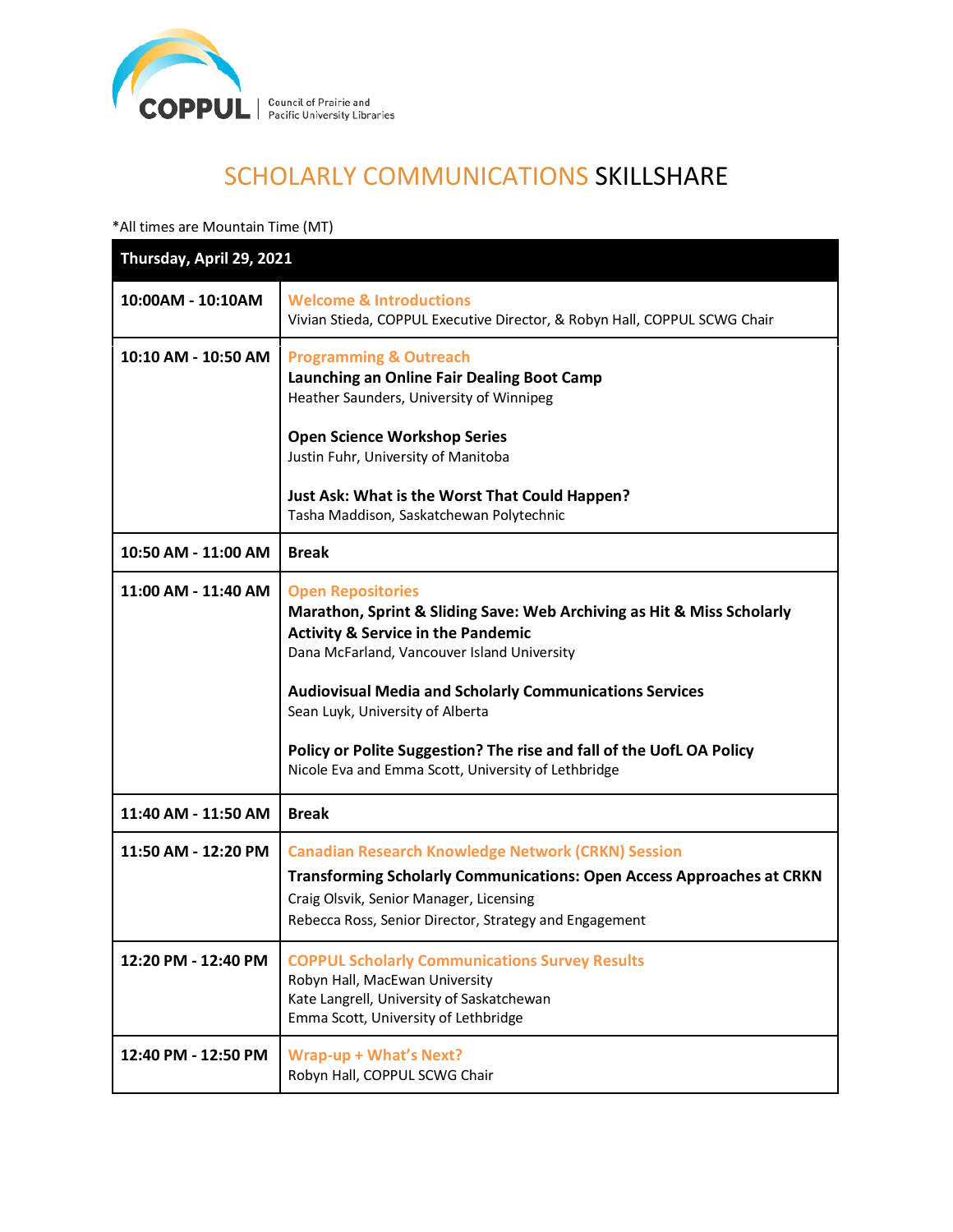## SESSION DESCRIPTIONS

### **Programming & Outreach**

#### **Launching an Online Fair Dealing Boot Camp**

Heather Saunders, Copyright and Scholarly Communications Librarian, University of Winnipeg

Fair Dealing Boot Camp is a social media campaign that took place over Fair Dealing Week (Feb. 22-26, 2021) to promote clarity, confidence, and compliance in the face of confounding copyright law. Daily social media posts covered fair dealing basics with true/false questions that linked to more involved independent study in a candid tone. The content reinforces both the obligation to follow the University of Winnipeg's Copyright Policy and the approachability of the campus Copyright Office.

#### **Open Science Workshop Series**

Justin Fuhr, Liaison Librarian, University of Manitoba

The University of Manitoba Libraries hosted a six-part series of workshops on open science at the beginning of the Winter 2021 term. The series covered a variety of open science topics, including open access, open data, public communication of science, predatory publishers, and open data visualization tools and initiatives. This session will cover developing the series, promotion strategies, and delivery of the workshops.

#### **Just Ask: What is the Worst That Could Happen?**

Tasha Maddison, Copyright Librarian, Saskatchewan Polytechnic

Promoting and advocating for Open Education is not always easily accomplished, despite these resources being the perfect solution to access issues caused by the pandemic and the resulting emergency transition to online learning. With so many other competing messages for faculty attention, it is tough to know how best to deliver the information that will resonate with this audience. With this backdrop in mind, Saskatchewan Polytechnic showcased internal projects and invited guest speakers to deliver openly available sessions during Open Education Week this past March. This presentation will detail the marketing initiative and key findings, so that others may explore hosting similar events in the future.

## **Open Repositories**

**Marathon, Sprint & Sliding Save: Web Archiving as Hit & Miss Scholarly Activity & Service in the Pandemic** Dana McFarland, Librarian & Coordinator, eResources & Scholarly Communication, Vancouver Island University

The COVID-19: Vancouver Island, BC (Central & North) Web Archive reflects community experiences and responses to the pandemic in the region served by Vancouver Island University, including and supporting diverse aspects of scholarly inquiry, creativity, and community life. The collection was initiated as a research project, supported by VIU's Special Funding for COVID-19 research projects, and is intended to support current and future scholars of the region. Insights into experiences that our researchers encounter when they engage with institutional processes and services comprise an additional, valuable dimension of the project. This SkillShare offering will present early findings related to scholarly communications implications of this web archive, and also takeaways for more effective researcher support.